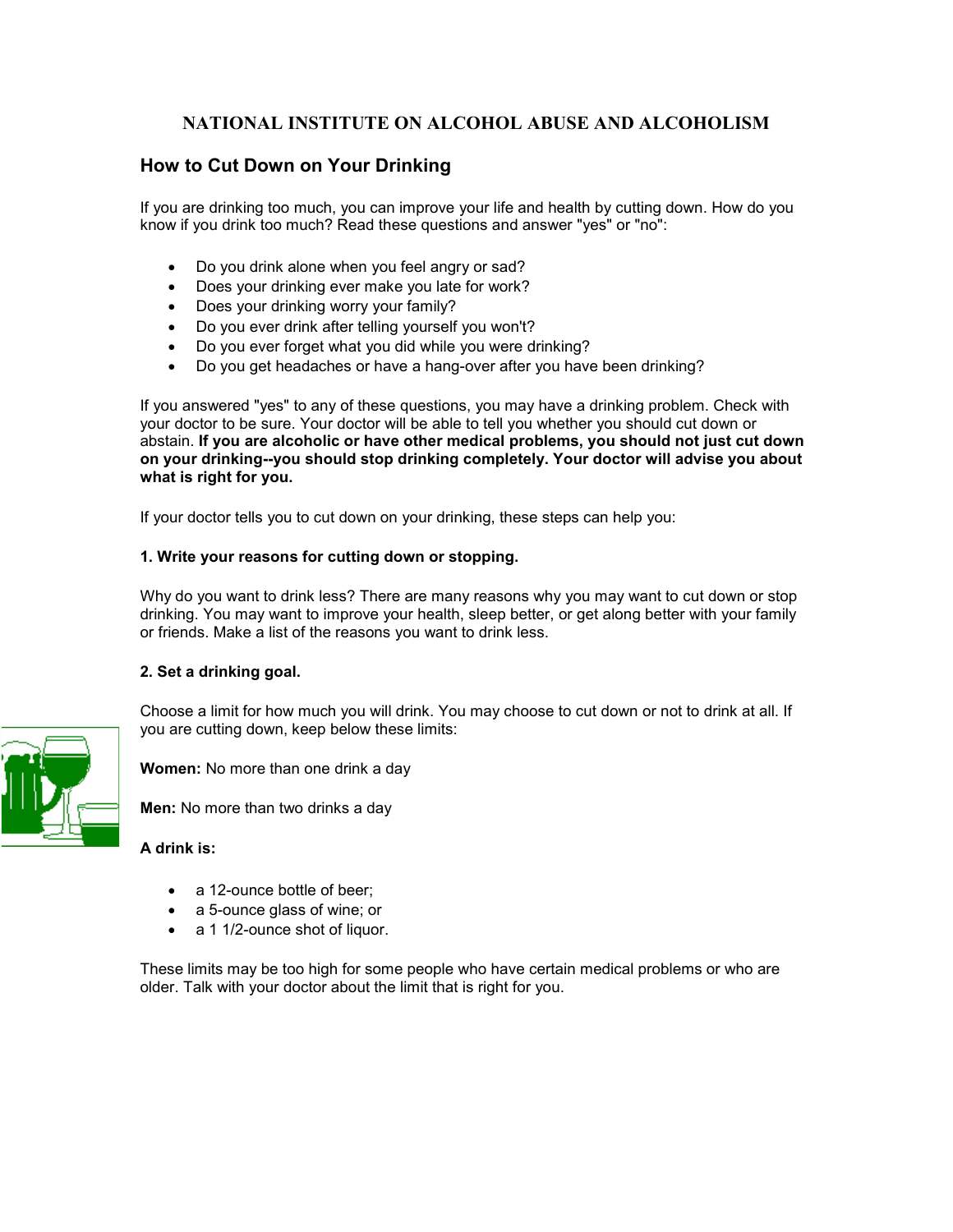**Now**--write your drinking goal on a piece of paper. Put it where you can see it, such as on your refrigerator or bathroom mirror. Your paper might look like this:

| My drinking goal                                                                                                                                          |
|-----------------------------------------------------------------------------------------------------------------------------------------------------------|
| • I will start on this day<br>drinks in 1 day.<br>I will not drink more than<br>$\bullet$<br>drinks in 1 week.<br>I will not drink more than<br>$\bullet$ |
| or                                                                                                                                                        |
| I will stop drinking alcohol.<br>$\bullet$                                                                                                                |

**3. Keep a "diary" of your drinking.** To help you reach your goal, keep a "diary" of your drinking. For example, write down every time you have a drink for 1 week. Try to keep your diary for 3 or 4 weeks. This will show you how much you drink and when. You may be surprised. How different is your goal from the amount you drink now? Use the "drinking diary" below to write down when you drink.

| Week"  |             |  |                                 |  |
|--------|-------------|--|---------------------------------|--|
|        | # of drinks |  | type of drinks   place consumed |  |
| Mon.   |             |  |                                 |  |
| Tues.  |             |  |                                 |  |
| Wed.   |             |  |                                 |  |
| Thurs. |             |  |                                 |  |
| Fri.   |             |  |                                 |  |
| Sat.   |             |  |                                 |  |
| Sun.   |             |  |                                 |  |
| Week:  |             |  |                                 |  |
|        | # of drinks |  | type of drinks   place consumed |  |
| Mon.   |             |  |                                 |  |
| Tues.  |             |  |                                 |  |
| Wed.   |             |  |                                 |  |
| Thurs. |             |  |                                 |  |
| Fri.   |             |  |                                 |  |
| Sat.   |             |  |                                 |  |
| Sun.   |             |  |                                 |  |
|        |             |  |                                 |  |
|        |             |  |                                 |  |
|        |             |  |                                 |  |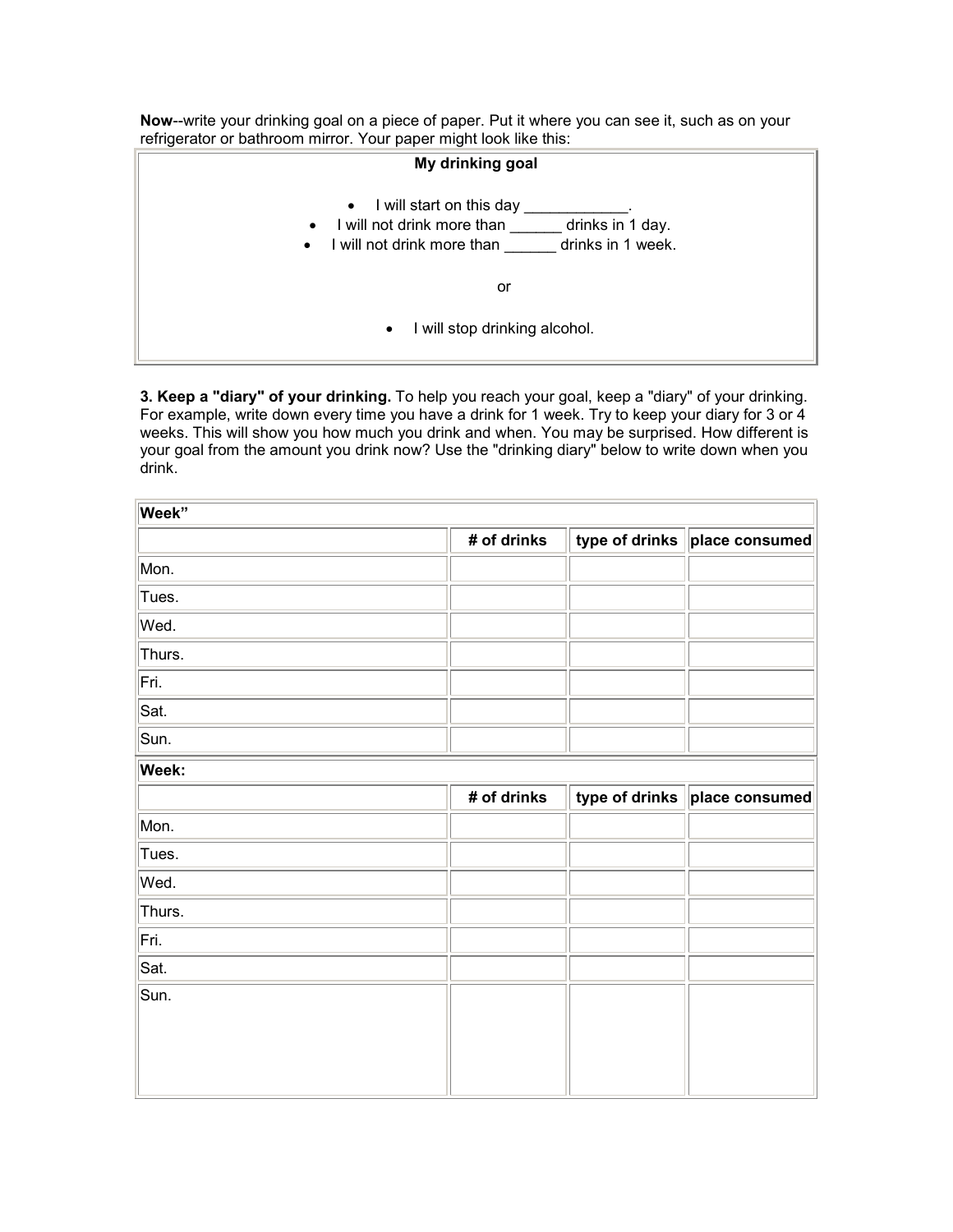| Week:  |             |                |                          |  |  |
|--------|-------------|----------------|--------------------------|--|--|
|        | # of drinks | type of drinks | place consumed           |  |  |
| Mon.   |             |                |                          |  |  |
| Tues.  |             |                |                          |  |  |
| Wed.   |             |                |                          |  |  |
| Thurs. |             |                |                          |  |  |
| Fri.   |             |                |                          |  |  |
| Sat.   |             |                |                          |  |  |
| Sun.   |             |                |                          |  |  |
| Week:  |             |                |                          |  |  |
|        | # of drinks | type of drinks | $\left\ $ place consumed |  |  |
| Mon.   |             |                |                          |  |  |
| Tues.  |             |                |                          |  |  |
| Wed.   |             |                |                          |  |  |
| Thurs. |             |                |                          |  |  |
| Fri.   |             |                |                          |  |  |
| Sat.   |             |                |                          |  |  |
| Sun.   |             |                |                          |  |  |

*Now you know why you want to drink less and you have a goal. There are many ways you can help yourself to cut down. Try these tips:*

# **Watch it at home.**

Keep a small amount or no alcohol at home. Don't keep temptations around.

#### **Drink slowly.**

When you drink, sip your drink slowly. Take a break of 1 hour between drinks. Drink soda, water, or juice after a drink with alcohol. Do not drink on an empty stomach! Eat food when you are drinking.



# **Take a break from alcohol.**

Pick a day or two each week when you will not drink at all. Then, try to stop drinking for 1 week. Think about how you feel physically and emotionally on these days. When you succeed and feel better, you may find it easier to cut down for good.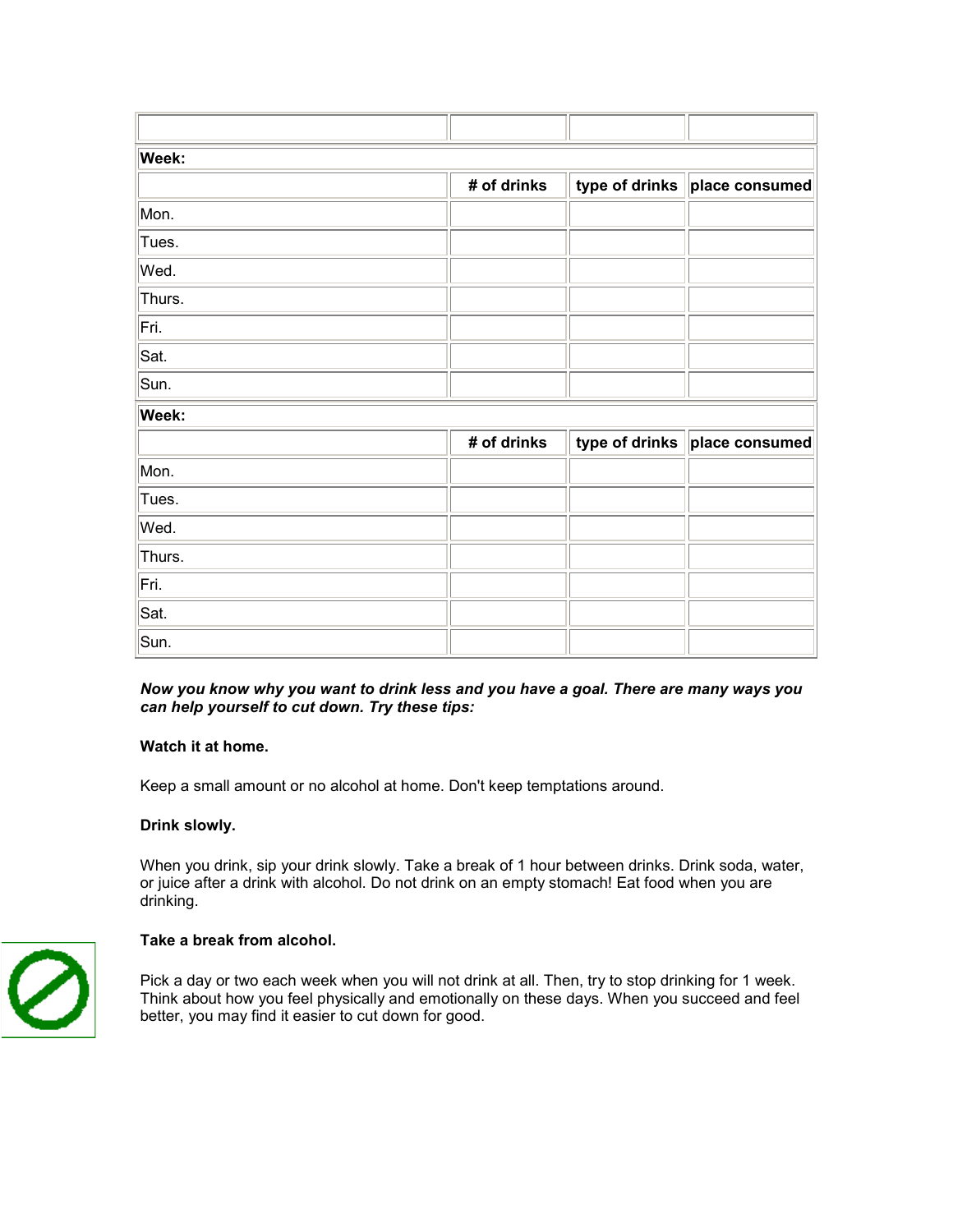

# **Learn how to say NO.**

You do not have to drink when other people drink. You do not have to take a drink that is given to you. Practice ways to say no politely. For example, you can tell people you feel better when you drink less. Stay away from people who give you a hard time about not drinking.

# **Stay active**.

What would you like to do instead of drinking? Use the time and money spent on drinking to do something fun with your family or friends. Go out to eat, see a movie, or play sports or a game.

# **Get support.**

Cutting down on your drinking may be difficult at times. Ask your family and friends for support to help you reach your goal. Talk to your doctor if you are having trouble cutting down. Get the help you need to reach your goal.

# **Watch out for temptations.**

Watch out for people, places, or times that make you drink, even if you do not want to. Stay away from people who drink a lot or bars where you used to go. Plan ahead of time what you will do to avoid drinking when you are tempted.

Do not drink when you are angry or upset or have a bad day. These are habits you need to break if you want to drink less.

# **DO NOT GIVE UP!**

Most people do not cut down or give up drinking all at once. Just like a diet, it is not easy to change. That is okay. If you do not reach your goal the first time, try again. Remember, get support from people who care about you and want to help. Do not give up!

All material in this pamphlet is free of copyright restrictions and may be reproduced or duplicated without permission from the Institute; citation of the source is appreciated.

> NIH Pub No. 96-3770 Printed 1996

Updated: May 28, 2001

Disclaimer: The information above is intended for user research toward information and education only. This information is provided as useful or interesting information consistent with the purpose of The City of Milwaukee Employee Assistance Program. The City of Milwaukee and City of Milwaukee Employee Assistance Program cannot attest to the accuracy of information contained in non-City of Milwaukee publications. The City of Milwaukee and City of Milwaukee Employee Assistance Program does not control, monitor or guarantee the information contained in these publications or information contained in links to other external web sites, and does not endorse any views expressed or products or services offered. In no event shall the City of Milwaukee or City of Milwaukee Employee Assistance Program be responsible or liable, directly or